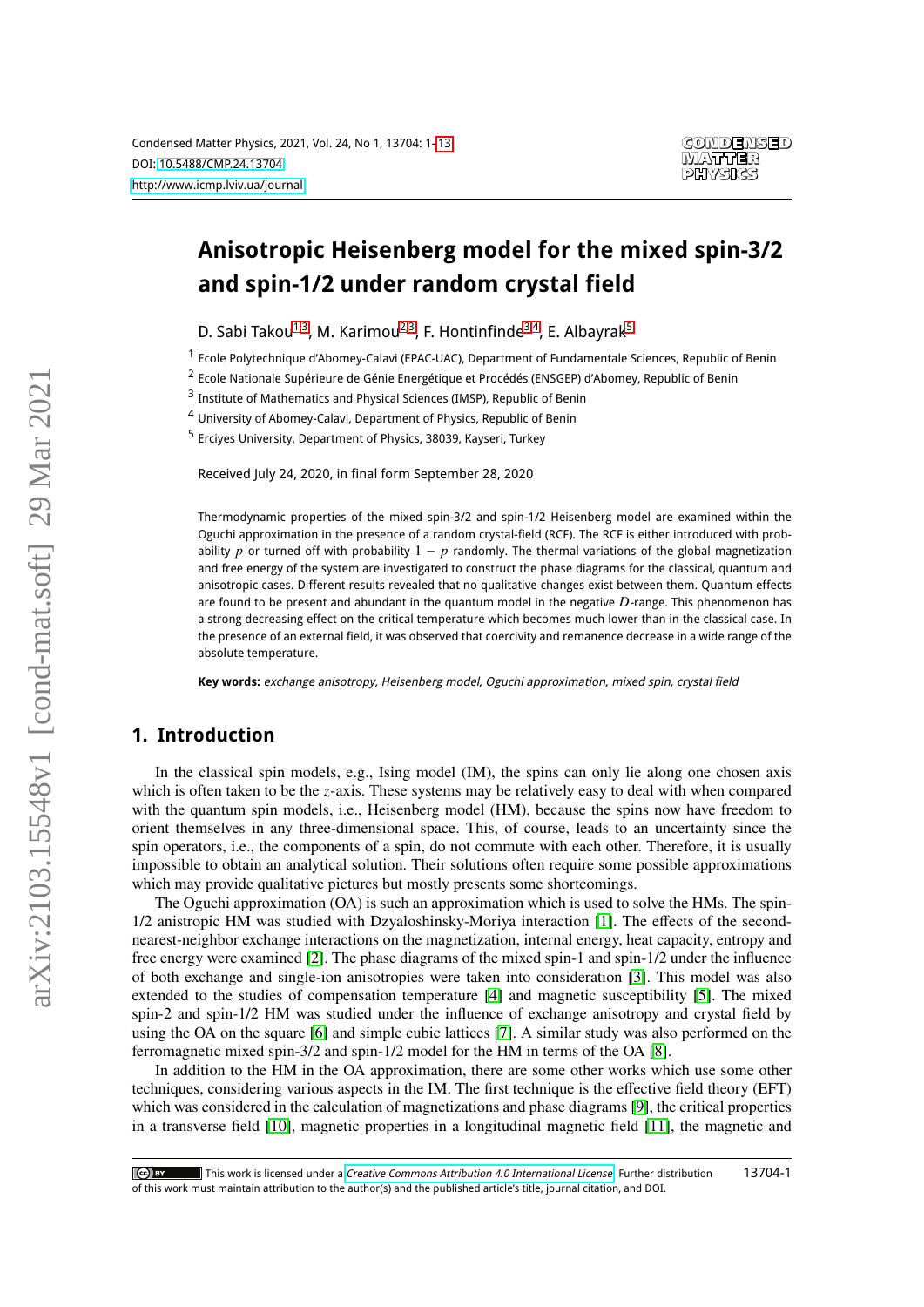hysteresis behaviors for a bilayer model [\[12\]](#page-10-11), bimodal random-crystal field distribution effects [\[13\]](#page-10-12), for a ferromagnetic or antiferromagnetic bilayer system with transverse field [\[14,](#page-10-13) [15\]](#page-11-0), in a random field [\[16\]](#page-11-1), and for a trimodal random-field distribution [\[17\]](#page-11-2). Some of the works with a diluted model were also examined in the EFT in a random field [\[18\]](#page-11-3), with coordination numbers 3 and 4 [\[19\]](#page-11-4), in a longitudinal random field [\[20\]](#page-11-5), for transverse Ising model [\[21,](#page-11-6) [22\]](#page-11-7) and for the study of the magnetic properties[\[23\]](#page-11-8). In addition to the EFT studies, the Monte Carlo algorithm [\[24\]](#page-11-9), the exact recursion relations (ERR) were used on the Bethe lattice (BL) [\[25\]](#page-11-10), by establishing a mapping correspondence with the eight-vertex model [\[26\]](#page-11-11), an exact star-triangle mapping transformation [\[27\]](#page-11-12), the ERR's on a two-fold Cayley tree [\[28\]](#page-11-13), on the Union Jack lattice by means of a mapping correspondence with the eight-vertex model [\[29\]](#page-11-14), on a rope ladder it was examined by combining two exact analytical methods, i.e., decoration-iteration mapping transformation and standard transfer-matrix method [\[30\]](#page-11-15), within the mean-field approximation [\[31\]](#page-11-16) and with the use of the ERR's on the BL [\[32\]](#page-11-17), on a two-layer BL [\[33\]](#page-11-18) and  $\pm J$  model [\[34\]](#page-11-19).

In this work, we extend the study of the mixed-spin 3/2 and 1/2 HM in the OA [\[8\]](#page-10-7) with the inclusion of the RCF and examine its phase diagrams by studying the thermal variations of total and relative magnetizations as well as the free energy. The hysteresis cycles behavior is also analysed at different temperatures.

The rest of the work is arranged as follows: The next section is devoted to the formulation of Heisenberg model in the Oguchi approximation for the mixed spin-3/2 and 1/2 system under the effect of the RCF. The third section consists of illustrations and possible discussions and comparisons. The final section is devoted to a brief summary and conclusion.

### **2. The formulation of the HM in the OA for the mixed-spin 3/2 and 1/2 model**

A lattice with coordination number  $q$  is considered. It is devided into two equivalent sublattices A and B with spins 1/2 and 3/2, respectively. The usual Heisenberg Hamiltonian is considered. It includes the nearest-neighbor (NN) bilinear interaction parameter J, the random crystal field  $D_i$  active only at spin-3/2 sites and the external magnetic field *h*. Its expression follows:

$$
\hat{\mathcal{H}} = -J \sum_{\langle ij \rangle} \left[ (1 - \Delta) (\hat{S}_{i,3/2}^{x} \hat{S}_{j,1/2}^{x} + \hat{S}_{i,3/2}^{y} \hat{S}_{j,1/2}^{y}) + \hat{S}_{i,3/2}^{z} \hat{S}_{j,1/2}^{z} \right] \n- \sum_{i} D_{i} (\hat{S}_{i,3/2}^{z})^{2} - h \left( \sum_{i} S_{i,3/2}^{z} + \sum_{j} S_{j,1/2}^{z} \right),
$$
\n(2.1)

where  $S_{i,3/2}^{\nu}$  and  $S_{j,1/2}^{\nu}$  with  $\nu = x, y, z$  are the components of spin operators for spin-3/2 and spin-1/2 and  $\Delta$  is the exchange anisotropy parameter with  $0 \le \Delta \le 1$ . The values of  $\Delta$  changes it into the IM Hamiltonian when it is set to one, into the HM Hamiltonian when it is equal to zero and into the anisotropic model (AM) Hamiltonian when  $0 < \Delta < 1$ .

To solve the model, some approximations are necessary. In the OA, the effective Oguchi Hamiltonian for a pair of 3/2 and 1/2 spins is given as

$$
\hat{\mathcal{H}}_{ij} = -J \left[ (1 - \Delta) (\hat{S}_{i,3/2}^x \hat{S}_{j,1/2}^x + \hat{S}_{i,3/2}^y \hat{S}_{j,1/2}^y) + \hat{S}_{i,3/2}^z \hat{S}_{j,1/2}^z \right] \n- D_i \left( \hat{S}_{i,3/2}^z \right)^2 - h_i \hat{S}_{i,3/2}^z - h_j \hat{S}_{j,1/2}^z,
$$
\n(2.2)

where the mean-field terms are given as

$$
h_i = h + (q - 1)JM_{1/2},
$$
  
\n
$$
h_j = h + (q - 1)JM_{3/2},
$$
\n(2.3)

with  $M_{3/2} = \langle \hat{S}_i^z \rangle$  $\langle \vec{S}_{i,3/2} \rangle$  and  $M_{1/2} = \langle \hat{S}_{j}^{z} \rangle$  $\binom{z}{j,1/2}$  being the magnetizations of the sublattices with spin-3/2 and spin-1/2, q is the number of NN's, and  $\langle ... \rangle$  corresponds to thermal averages.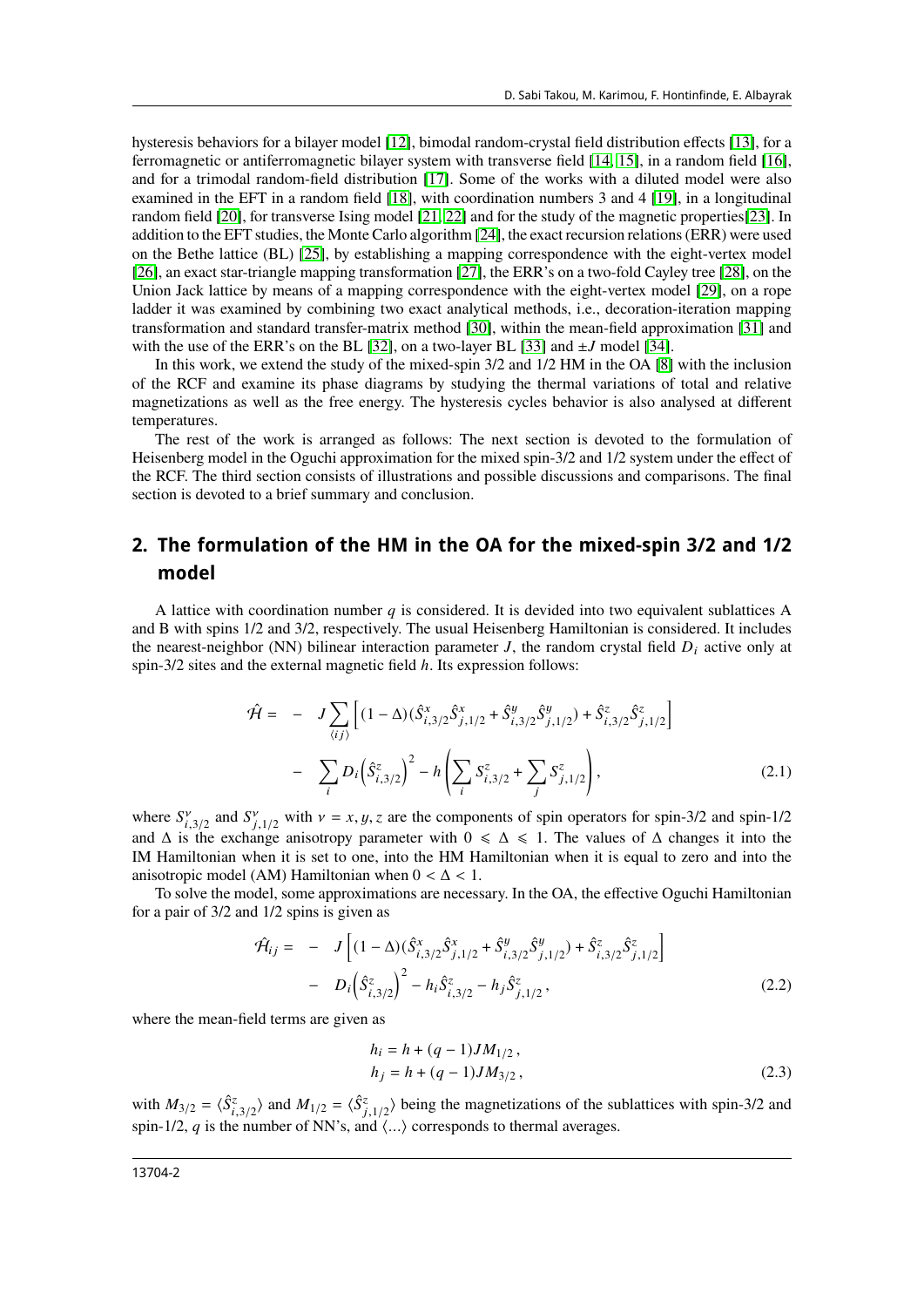One has to solve the eigenvalue equation

$$
\hat{\mathcal{H}}_{ij} \mid n \rangle = H_n \mid n \rangle, \qquad n = 1, 2, \dots, 8 \tag{2.4}
$$

in order to get our required thermodynamic functions. Here, the  $|n\rangle$ 's are the eigenvectors and  $H_n$  are the eigenvalues. The direct products of the possible vectors  $|s_{3/2}, m_{3/2}\rangle_i$  for spin-3/2 and  $|s_{1/2}, m_{1/2}\rangle_j$  for spin-1/2 should be calculated. The direct product, i.e.,  $|s_{3/2}, m_{3/2}\rangle_i \otimes |s_{1/2}, m_{1/2}\rangle_j$ , gives us eight possible base vectors as

$$
|I\rangle = |3/2, 3/2\rangle_i |1/2, 1/2\rangle_j, \qquad |II\rangle = |3/2, 3/2\rangle_i |1/2, -1/2\rangle_j, \n|III\rangle = |3/2, -3/2\rangle_i |1/2, 1/2\rangle_j, \qquad |IV\rangle = |3/2, -3/2\rangle_i |1/2, -1/2\rangle_j, \n|V\rangle = |3/2, -1/2\rangle_i |1/2, 1/2\rangle_j, \qquad |VI\rangle = |3/2, -1/2\rangle_i |1/2, -1/2\rangle_j, \n|VII\rangle = |3/2, 1/2\rangle_i |1/2, 1/2\rangle_j, \qquad |VIII\rangle = |3/2, 1/2\rangle_i |1/2, -1/2\rangle_j. \qquad (2.5)
$$

These eigenvectors are used to obtain the matrix form of  $\hat{\mathcal{H}}_{ij}$  which is 8 × 8 matrix whose elements are obtained from  $H_{ij} = \langle i | \hat{\mathcal{H}}_{ij} | j \rangle$  with  $i, j = I, II, ..., VIII$  and it is found as:

$$
H_{ij} = \begin{pmatrix} H_{11} & 0 & 0 & 0 & 0 & 0 & 0 & 0 & 0 \\ 0 & H_{22} & -\sqrt{3} * t & 0 & 0 & 0 & 0 & 0 \\ 0 & -\sqrt{3} * t & H_{33} & 0 & 0 & 0 & 0 & 0 \\ 0 & 0 & 0 & H_{44} & 2 * t & 0 & 0 & 0 \\ 0 & 0 & 0 & 2 * t & H_{55} & 0 & 0 & 0 \\ 0 & 0 & 0 & 0 & 0 & H_{66} & -\sqrt{3} * t & 0 \\ 0 & 0 & 0 & 0 & 0 & -\sqrt{3} * t & H_{77} & 0 \\ 0 & 0 & 0 & 0 & 0 & 0 & 0 & H_{88} \end{pmatrix},
$$
 (2.6)

where the diagonal matrix elements are found as

$$
H_{11} = -\frac{3J}{4} - \frac{9D_i}{4} - \frac{3h_i}{2} - \frac{h_j}{2}, \qquad H_{22} = \frac{3J}{4} - \frac{9D_i}{4} - \frac{3h_i}{2} + \frac{h_j}{2},
$$
  
\n
$$
H_{33} = -\frac{J}{4} - \frac{D_i}{4} - \frac{h_i}{2} - \frac{h_j}{2}, \qquad H_{44} = \frac{J}{4} - \frac{D_i}{4} - \frac{h_i}{2} + \frac{h_j}{2},
$$
  
\n
$$
H_{55} = \frac{J}{4} - \frac{D_i}{4} - \frac{h_i}{2} - \frac{h_j}{2}, \qquad H_{66} = -\frac{J}{4} - \frac{D_i}{4} - \frac{h_i}{2} + \frac{h_j}{2},
$$
  
\n
$$
H_{77} = \frac{3J}{4} - \frac{9D_i}{4} - \frac{3h_i}{2} - \frac{h_j}{2}, \qquad H_{88} = -\frac{3J}{4} - \frac{9D_i}{4} - \frac{3h_i}{2} - \frac{h_j}{2}, \qquad (2.7)
$$

with  $t = -\frac{J}{2}$  $\frac{J}{2}(1 - \Delta_0)$ . The eigenvalues of this matrix  $H_{ij}$  are calculated as:

$$
\lambda_1 = H_{11},
$$
\n
$$
\lambda_2 = -\frac{\sqrt{12t^2 + H_{66}^2 - 2H_{66}H_{77} + H_{77}^2} - H_{66} - H_{77}}{2},
$$
\n
$$
\lambda_3 = \frac{\sqrt{12t^2 + H_{66}^2 - 2H_{66}H_{77} + H_{77}^2} + H_{66} + H_{77}}{2},
$$
\n
$$
\lambda_4 = -\frac{\sqrt{16t^2 + H_{44}^2 - 2H_{44}H_{55} + H_{55}^2} - H_{44} - H_{55}}{2},
$$
\n
$$
\lambda_5 = \frac{\sqrt{16t^2 + H_{44}^2 - 2H_{44}H_{55} + H_{55}^2} + H_{44} + H_{55}}{2},
$$
\n
$$
\lambda_6 = -\frac{\sqrt{12t^2 + H_{22}^2 - 2H_{22}H_{33} + H_{33}^2} - H_{22} - H_{33}}{2},
$$

13704-3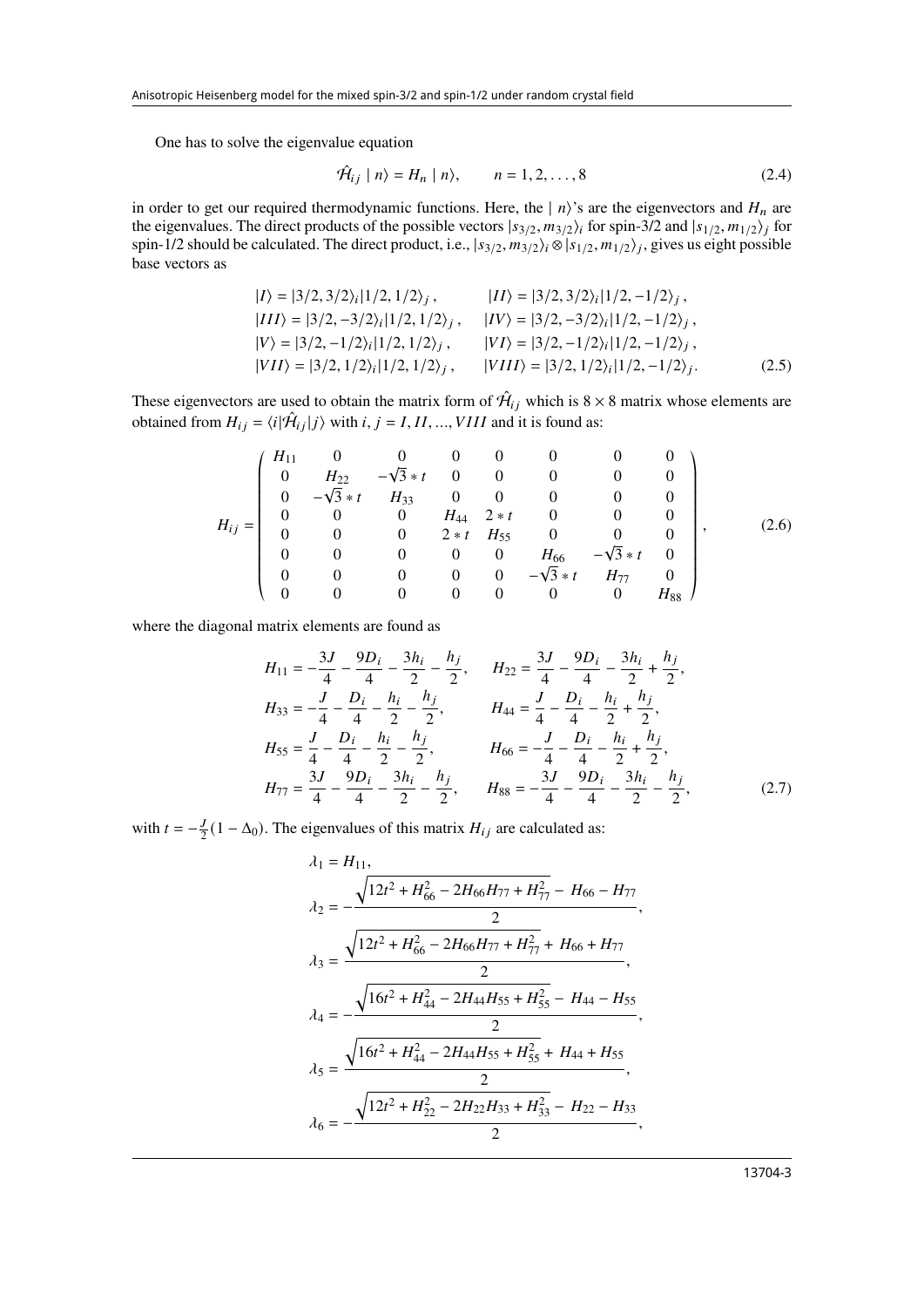$$
\lambda_7 = \frac{\sqrt{12t^2 + H_{22}^2 - 2H_{22}H_{33} + H_{33}^2} + H_{22} + H_{33}}{2},
$$
  
\n
$$
\lambda_8 = H_{88}.
$$
\n(2.8)

After obtaining the eigenvalues, we are now ready to obtain the partition function which is the main ingredient of our calculation which is found from  $Z = Tr_{ij} [\exp(-\beta H_{ij})]$  and calculated as:

$$
Z = \sum_{n=1}^{8} \exp(-\beta \lambda_n)
$$
  
\n
$$
= \exp(-\beta H_{11}) + \exp(-\beta H_{88})
$$
  
\n
$$
+ 2 \exp\left[-\beta (H_{22} + H_{33})\right] \cosh\left(\frac{\beta \omega_{23}}{2}\right)
$$
  
\n
$$
+ 2 \exp\left[-\beta (H_{44} + H_{55})\right] \cosh\left(\frac{\beta \omega_{45}}{2}\right)
$$
  
\n
$$
+ 2 \exp\left[-\beta (H_{66} + H_{77})\right] \cosh\left(\frac{\beta \omega_{67}}{2}\right),
$$

where  $\beta = \frac{1}{k_B T}$ ,  $\omega_{23} = \lambda_3 - \lambda_2$ ,  $\omega_{45} = \lambda_5 - \lambda_4$ ,  $\omega_{67} = \lambda_7 - \lambda_6$  and  $k_B$  is the Boltzmann constant. The magnetizations for spin-3/2 and spin-1/2 are calculated by using the definitions

$$
M_{3/2} = \frac{1}{\beta Z} \frac{\partial Z}{\partial h_i}
$$
 (2.9)

and

$$
M_{1/2} = \frac{1}{\beta Z} \frac{\partial Z}{\partial h_j}.
$$
\n(2.10)

In addition, the average magnetization can be defined as

$$
M_T = (M_{3/2} + M_{1/2})/2.
$$
 (2.11)

Finally, the free energy of the model can be obtained by using

$$
F = -(1/\beta) \ln Z + J(q-1)M_{3/2}M_{1/2}.
$$
 (2.12)

So far all the equations are obtained for the mixed spin-3/2 and 1/2 HM in the OA. In order to implement the RCF that is given in the bimodal form which turns the crystal field on with probability p and turns it off with  $1 - p$ 

$$
P(D_i) = p\delta(D_i - D) + (1 - p)\delta(D_i)
$$

must be combined with the final forms of magnetizations. Thus, the magnetizations with RCF effects can be obtained from

$$
m_{3/2} = \int \frac{1}{\beta Z} \left[ \frac{\partial Z}{\partial h_i} \right] P(D_i) \mathrm{d}D_i \tag{2.13}
$$

and

$$
m_{1/2} = \int \frac{1}{\beta Z} \left[ \frac{\partial Z}{\partial h_j} \right] P(D_i) \mathrm{d}D_i. \tag{2.14}
$$

Lastly, the free energy with RCF is also given as

$$
f = -\frac{1}{\beta} \int \ln Z P(D_i) \mathrm{d}D_i. \tag{2.15}
$$

In the next section, we are going to illustrate our findings in terms of possible phase diagrams, thermal variations of magnetizations and magnetic hysteresis loops.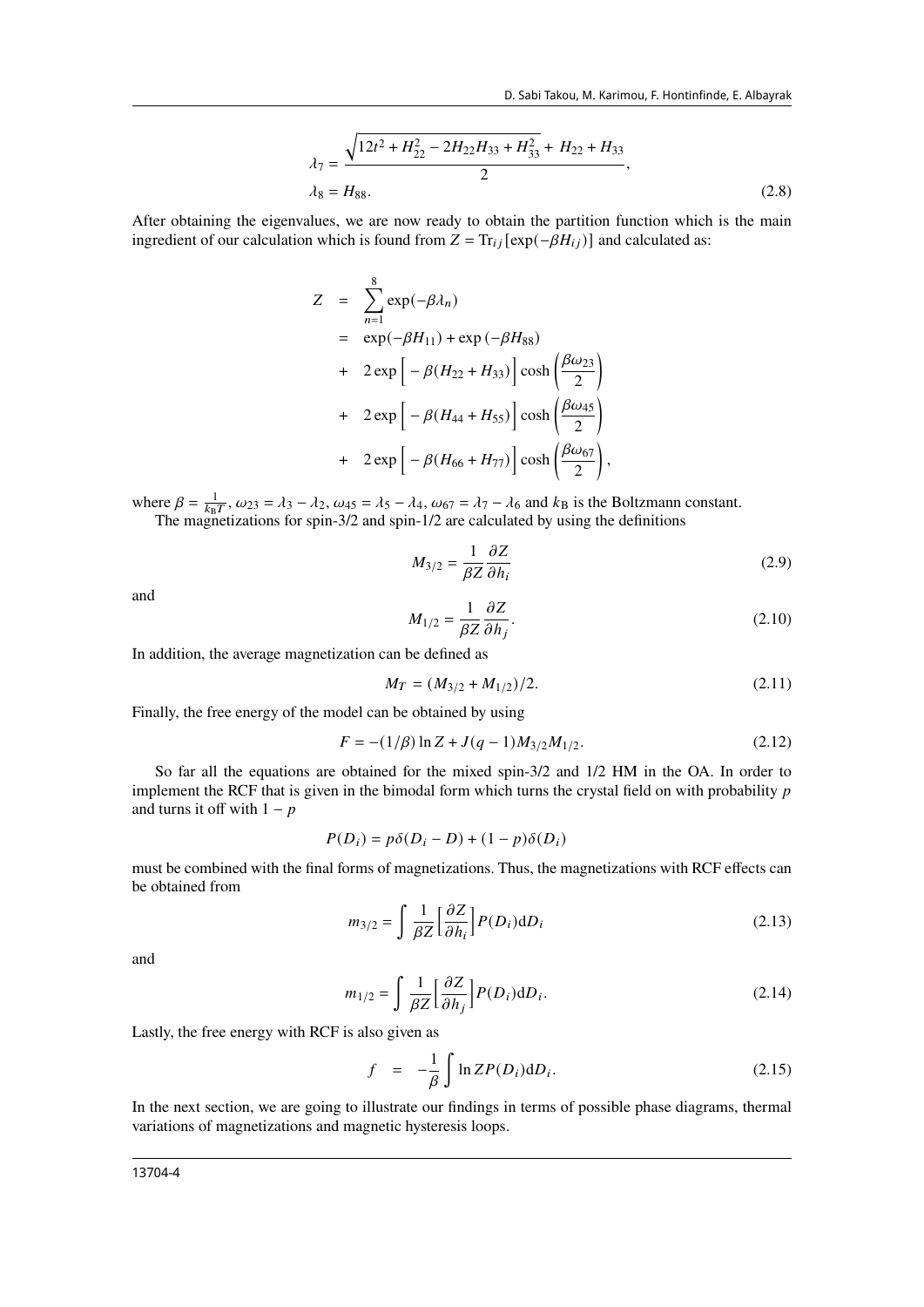

<span id="page-4-0"></span>**Figure 1.** Temperature dependence of global magnetization (panel a) and the free energy (panel b) of the system when  $\Delta = 0.0$ ,  $q = 3$ ,  $h = 0.0$  and  $p = 1.0$  for selected values of the crystal-field.

#### **3. The phase diagrams**

We start this section by analyzing the thermal behavior of the order parameters which are reduced in the model to the global magnetization of the system. This is depicted in figure [1a](#page-4-0) for the coordination number  $q = 3$ . As usually observed, the total magnetization starts from its saturation values and, as thermal fluctuations grow in the system, it continuously decreases and finally vanishes at the critical temperature  $T_c$ . As it can be observed, the displayed curves correspond to selected values of the crystal-field D. It immediately appears that when D increases, a coexistence point between thermodynamic phases  $(1/2, 1/2)$ and (3/2, 1/2) may appear because there exist two different saturation values of the global magnetization. The transition which is previously observed when M vanishes is of the second-order and  $T_c$  increases when the value of  $D$  is raised. This means that  $D$  produces some stabilizing effect on the ordered ferrimagnetic phase whose volume also increases. In figure [1b](#page-4-0), the free energy is illustrated and shows two different behaviors separated by a peak which is associated with the critical temperature  $T_c$ . One can see the first region where it slowly increases. This increase becomes pronounced when  $D$  gets larger values. In the second region, a very fast decay of the free energy is observed because the entropy term exceeds the internal energy leading to almost straight lines. Similar results were reported in [\[35\]](#page-11-20) which dealt with thermodynamic properties of a spin-1/2 Heisenberg ferromagnetic system within the same Oguchi's approximation. Therein, the internal energy  $U$  is monitored and exhibited, as the entropy, a constant for  $T > T_c$ . For varying values of the crystal-field interaction parameter D and probability distribution p, one is able to devise a phase diagram for the model in the  $(D/J, k_BT/J)$  plane. This is done in figures [2a](#page-5-0) and b for the classical version ( $\Delta = 1$ ) and the quantum version ( $\Delta = 0$ ). Both panels show similar qualitative trends. Some interesting features emerge. In particular, it is observed that the critical temperature  $T_c$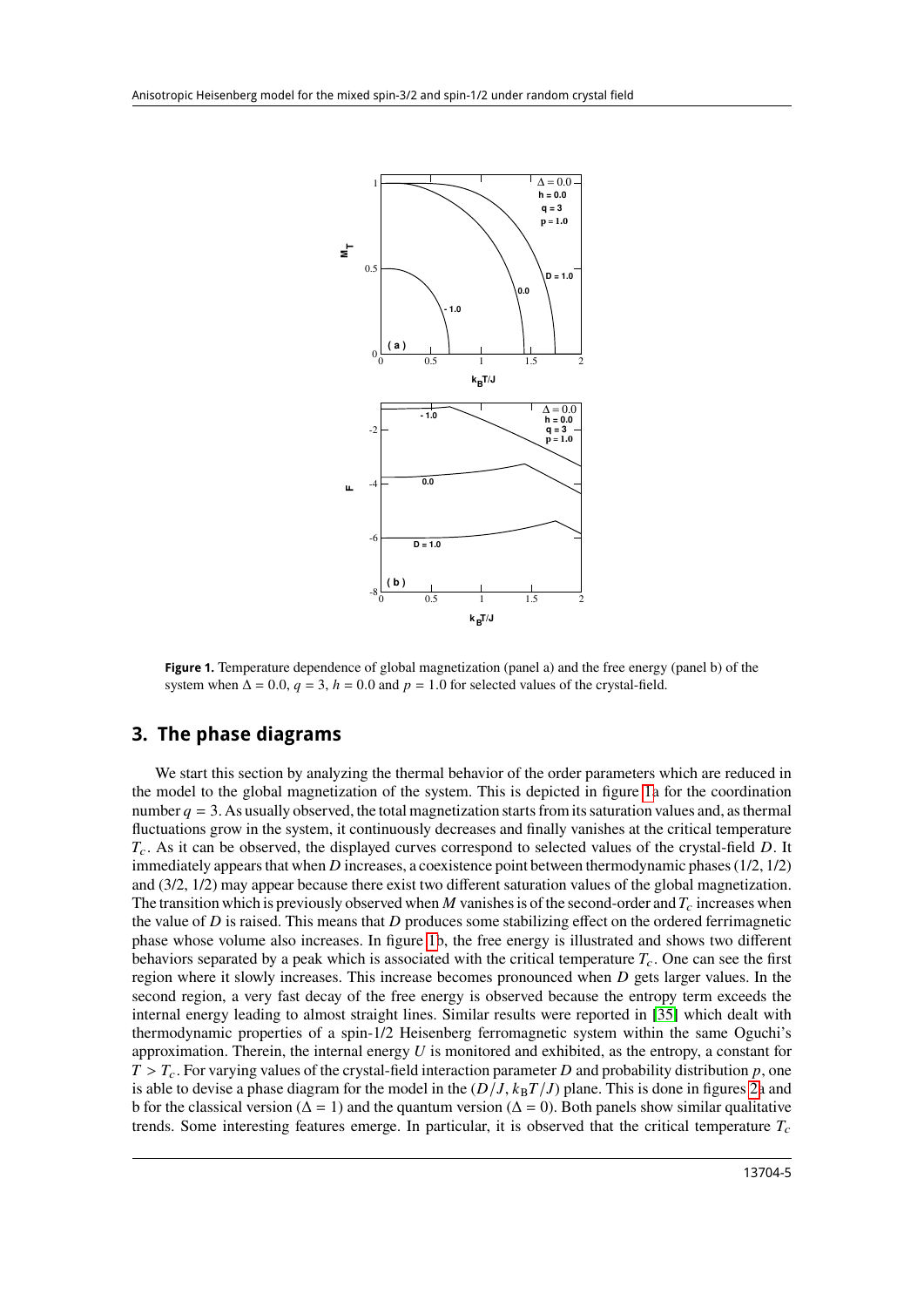

<span id="page-5-0"></span>**Figure 2.** Phase diagrams of the system in the  $(D/J, k_B T/J)$  plane for selected values of the probability p between 0 and 1 with an increment of 0.1 for  $\Delta = 1.0$  (panel a) and  $\Delta = 0.0$  (panel b) and  $q = 3$ .

becomes insensitive to the value of the crystal-field parameter when this value becomes relatively high at any value of the probability  $p$ . This behavior is observed in several previous works. In fact, [\[36\]](#page-11-21) that dealt with exact calculations on the mixed spin-1/2 and spin-S model on the square lattice reported similar trends. For large and positive/negative values of  $D$ , thermodynamic phases  $(3/2,1/2)/(1/2,1/2)$ should prevail in the system. It could be observed in the case that the difference between the asymptotic values of the critical temperature  $T_c$  is a decreasing function of the parameter p that vanishes at  $p = 0$ . Our calculations for these asymptotic values lead to the following results. In the classical model, for  $p = 0$ ; 0.5; 1 and  $D \to -\infty/+\infty$ , we get respectively  $k_B T / J = 1.548/1.548$ ;  $k_B T / J = 1.200/1.810$ ;  $k_{\rm B}T/J = 0.691/2.051$ . In the quantum model case, for  $p = 0$ ; 0.5; 1 and  $D \rightarrow -\infty/+\infty$ , one respectively obtains  $k_B T/J = 1.446/1.446$ ;  $k_B T/J = 1.075/1.769$ ;  $k_B T/J = 0.346/2.037$ . It emerges that the change of the gap when  $p$  runs from 0 to 1 becomes considerably larger in the case of negative values of  $D$  than for positive values in both models. When comparing the results displayed in both panels, it evidently appears that the quantitative change of the critical temperature  $T_c$  could be clearly seen in the negative  $D$ -range considered whereas only similar qualitative trends are observed beyond. As an example, for  $p = 1$ , the critical temperature  $T_c$  for the quantum model is about half of that of the classical model, which means that quantum effects play a key role in the magnetic properties of the quantum system for negative values of the parameter  $D$  which are associated with low values of  $T_c$ . For this value of  $p$ , quantum effects on the critical temperature are negligible at high values of  $D$  which induce  $T_c$ .

After studying the phase diagrams for the two extreme cases,  $\Delta = 0$ ; 1, the anisotropic case  $\Delta \neq 0$ ; 1 needs to be somewhat clarified. Results concerning this intermediate case are illustrated in figure [3.](#page-6-0) As it can be seen from different panels, the anisotropic case shows the same qualitative behavior of phase boundaries with the extreme quantum case. At fixed values of  $p$ , one sees that  $T_c$  is an increasing function of  $\Delta$ . The value corresponding to the saturation of  $T_c$  in the negative D-range also increases when the value of  $\Delta$  is raised.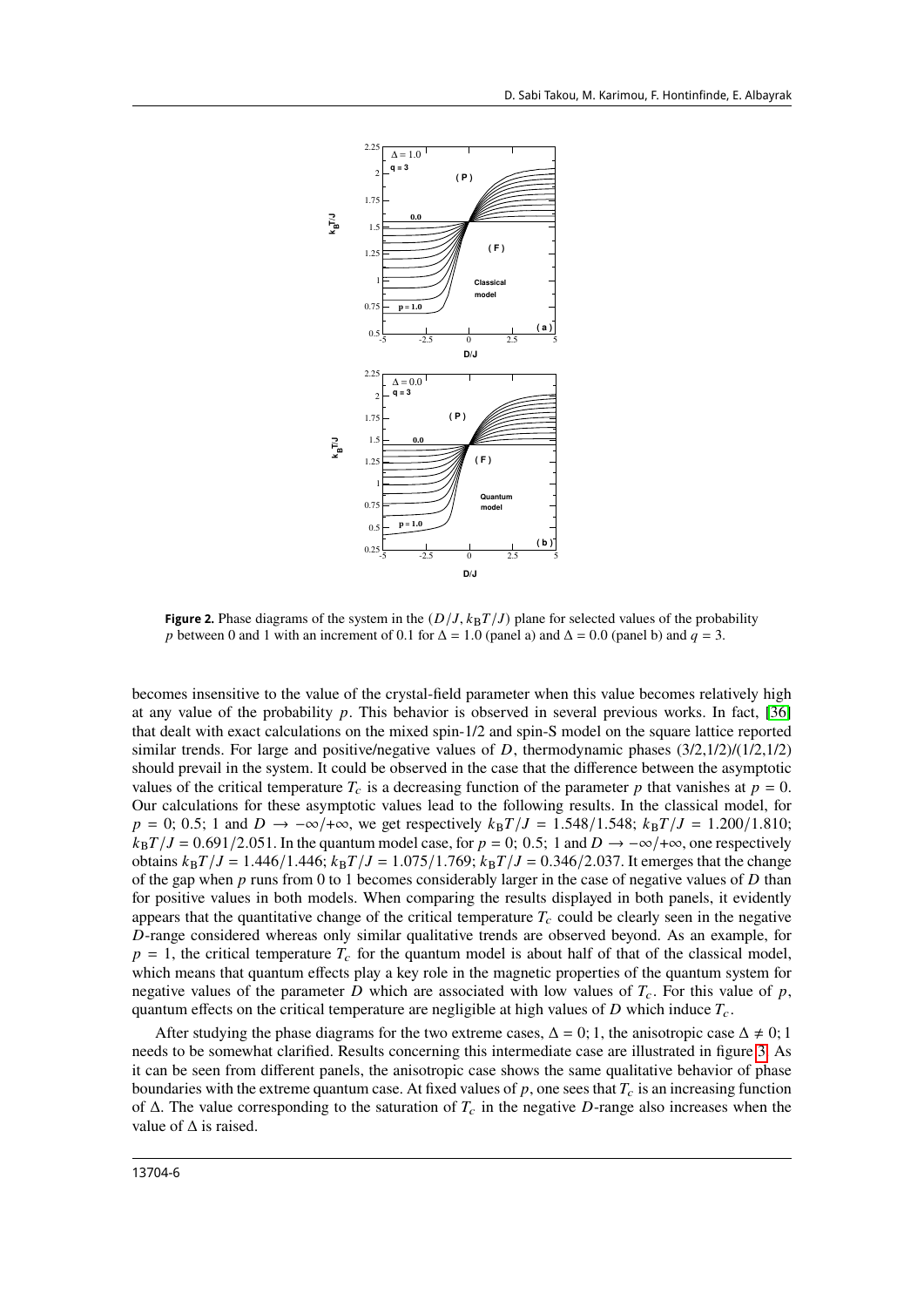

<span id="page-6-0"></span>**Figure 3.** Phase diagrams of the system in the  $(D/J, k_B T/J)$  plane for selected values of the probability p between 0 and 1 with an increment of 0.1 for  $\Delta = 0.25$  (panel a);  $\Delta = 0.5$  (panel b) and  $\Delta = 0.75$  (panel c) and  $q = 3$ .

In figure [4,](#page-7-0) we show another way to present the results reported in figure [2.](#page-5-0) We display phase diagrams in the  $(p, k_B T / J)$  plane for selected values of the crystal-field for the classical and quantum models. For  $\Delta = 0$ , one gets a straight and horizontal second-order transition line. For increasing values of D, we get increasing values of  $T_c$  whereas for decreasing negative values, the contrary holds. Throughout the previous figures, our numerical calculations only show second-order transition. As it is shown in the following, one can get first-order transitions in the model at a relatively high value of the coordination parameter  $q$  as well as in the presence of an external magnetic field constraint.

In fact, in figure [5,](#page-8-0) we present a set of phase diagrams for the quantum model in the  $(D/J, k_B T J)$  plane for selected values of the probability p and coordination number  $q = 6$ . The case  $q = 6$  should correspond to the simple cubic lattice case. The number of nearest-neighbor interactions is then increased. For  $p = 0$ , one gets the same straight line separating the ferrimagnetic and the disordered paramagnetic phases as in figures [2,](#page-5-0)[3.](#page-6-0) For  $p \ge 0$ , the results indicate the appearance of first-order transitions that are localized by jumps in the global magnetization of the system. This is observed in the very low-temperature range and for a  $D/J$  value around −1.4. Thus, the results for  $(p = 1; \Delta = 0)$  (panel d) correspond to the results reported in figure [3](#page-6-0) of [\[8\]](#page-10-7). Let us remind the reader that the introduction of the probability distribution on the crystal-field is the only difference between our model and that of [\[8\]](#page-10-7). A careful observation of the onset of the first order transition when the parameter  $p$  varies shows that the value of  $D$  associated with this onset decreases with  $p$ . Our calculations show that the first order transition lines observed in the panels terminate at end-points. Hence, the critical values associated with  $p = 0.5, 0.8, 1$  are respectively:  $(D/J = -1.45, k_B T/J = 0.035), (D/J = -1.44, k_B T/J = 0.042), (D/J = -1.424, k_B T/J = 0.071).$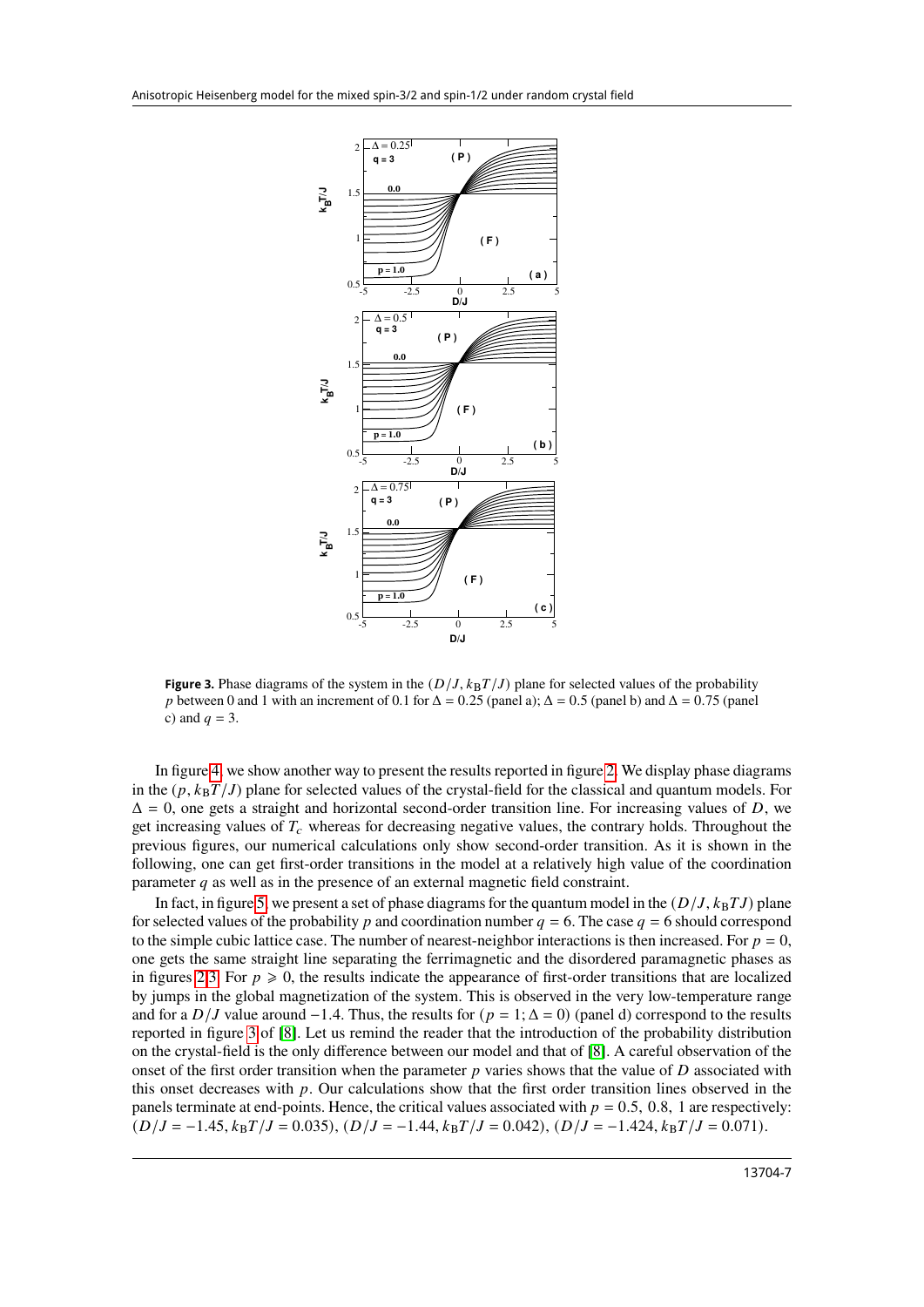

<span id="page-7-0"></span>**Figure 4.** Phase diagrams of the system in the  $(p, k_B T/J)$  plane for selected values of D for  $\Delta = 1.0$ (panel a);  $\Delta = 0.0$  (panel b) and  $q = 3$ .

In what follows, the influence of the applied magnetic field is examined on the quantum system. Figure [6a](#page-9-0) illustrates the change of the first-order transition temperature with the value of the crystalfield D. At a constant value  $h = -0.5$ , one sees that this temperature increases when the value of the crystal-field increases. The corresponding free energies in figure 6c show discontinuities at the transition temperatures. This insures that we are in fact in the presence of true first-order transitions rather than the jumps of the system from metastable states to stable (steady) states when thermal fluctuations are enhanced. Figure [6b](#page-9-0) illustrates how the first-order transition is affected when h varies. It could be observed that no transition appears with positive values of the field h. All these observed behaviors result from the competition between different model parameters of the system when the temperature varies.

Different panels of figure [7](#page-9-1) show hysteresis phenomena and how the system disorders when the temperature is raised from zero. It also appears that the coercitive field  $h_c$  and the remannent magnetization  $m_r$  decrease with the temperature T since at high temperature a critical hysteresis is obtained.

Figure [8](#page-10-14) gives detailed illustrations of that. Ou results for  $h_c$  look similar to those displayed in [\[37,](#page-11-22) [38\]](#page-11-23). The remanent magnetization shows a narrow low-temperature region where it increases with  $T$ . Beyond this region, it behaves like the global magnetization and vanishes at critical temperatures corresponding to selected values of  $p$ . A similar behavior is also observed for the coercivity.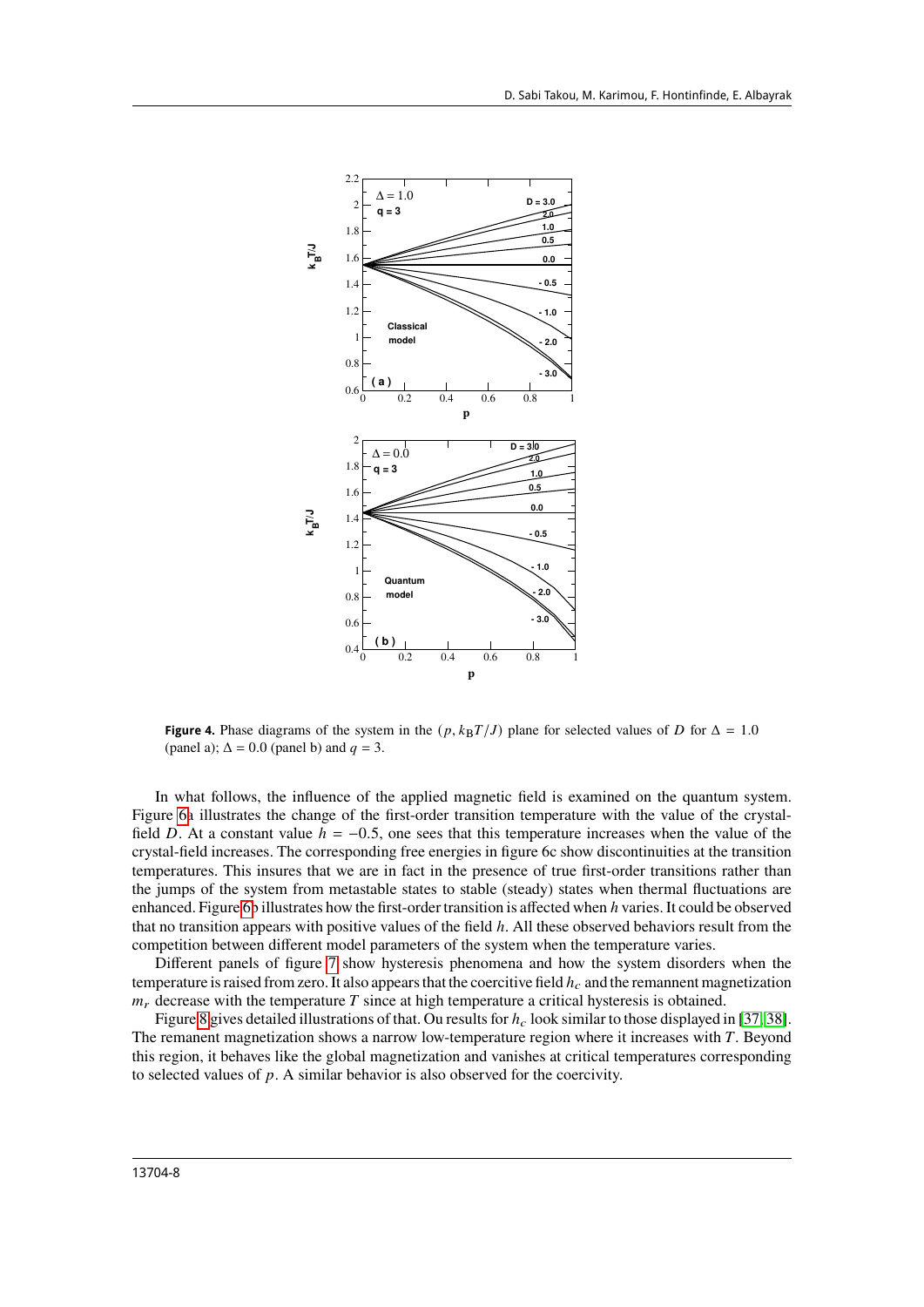

<span id="page-8-0"></span>**Figure 5.** Phase diagrams of the system in the  $(D/J, k_B T/J)$  plane for  $p = 0.0$  (panel a);  $p = 0.5$  (panel b);  $p = 0.8$  (panel c);  $p = 1.0$  (panel d) and  $q = 6$ . A first-order transition phenomenon is detected at low temperature for negative values of  $D/J$ .

#### **4. Brief summary and conclusion**

In this work, the mixed spin-3/2 and spin-1/2 Heisenberg model was investigated by means of the Oguchi approximation which is a kind of a Mean Field treatment. The classical, quantum and anisotropic cases were analyzed in the presence of a random crystal-field which was set on the system with probability p or turned off with probability  $1 - p$ . Computed magnetizations in the quantum case showed the presence of second-order phase transitions for the coordination number  $q = 3$  in the absence of the external magnetic field  $h$ . The free energy  $F$  was found to increase with thermal fluctuations in the ferrimagnetic phase whereas a decrease emerged at the onset of total disorder in the system. For  $q = 3$ , several phase diagrams are plotted for varying values of the anisotropy  $\Delta$  and probability p. It was observed that quantum effects are almost absent in the positive  $D$ -range whereas for relatively low and negative values of D they appeared important, in particular in the quantum model for  $p = 1$ . Our calculations did not show first-order transitions for  $q = 3$ . Instead, for  $q = 6$ , this phenomenon appeared at a very low temperature in the negative  $D$ -range even in the absence of the external field constraint. It was also revealed that for positive values of  $h$ , the first-order transition was absent whereas beyond, at least in the range of selected values of  $h$  used in the computations, it appeared and the corresponding temperature decreases with the absolute value of  $h$ . The existence of first-order transition induced the presence of a hysteresis phenomenon in the quantum model. It was also shown that thermal fluctuations had a dramatic effect on the size of the hysteresis loop which decreases as the temperature increases and finally generates a critical hysteresis. Finally, we found that coercivity and remanence decrease with the temperature in a wide range of the temperature  $T$ .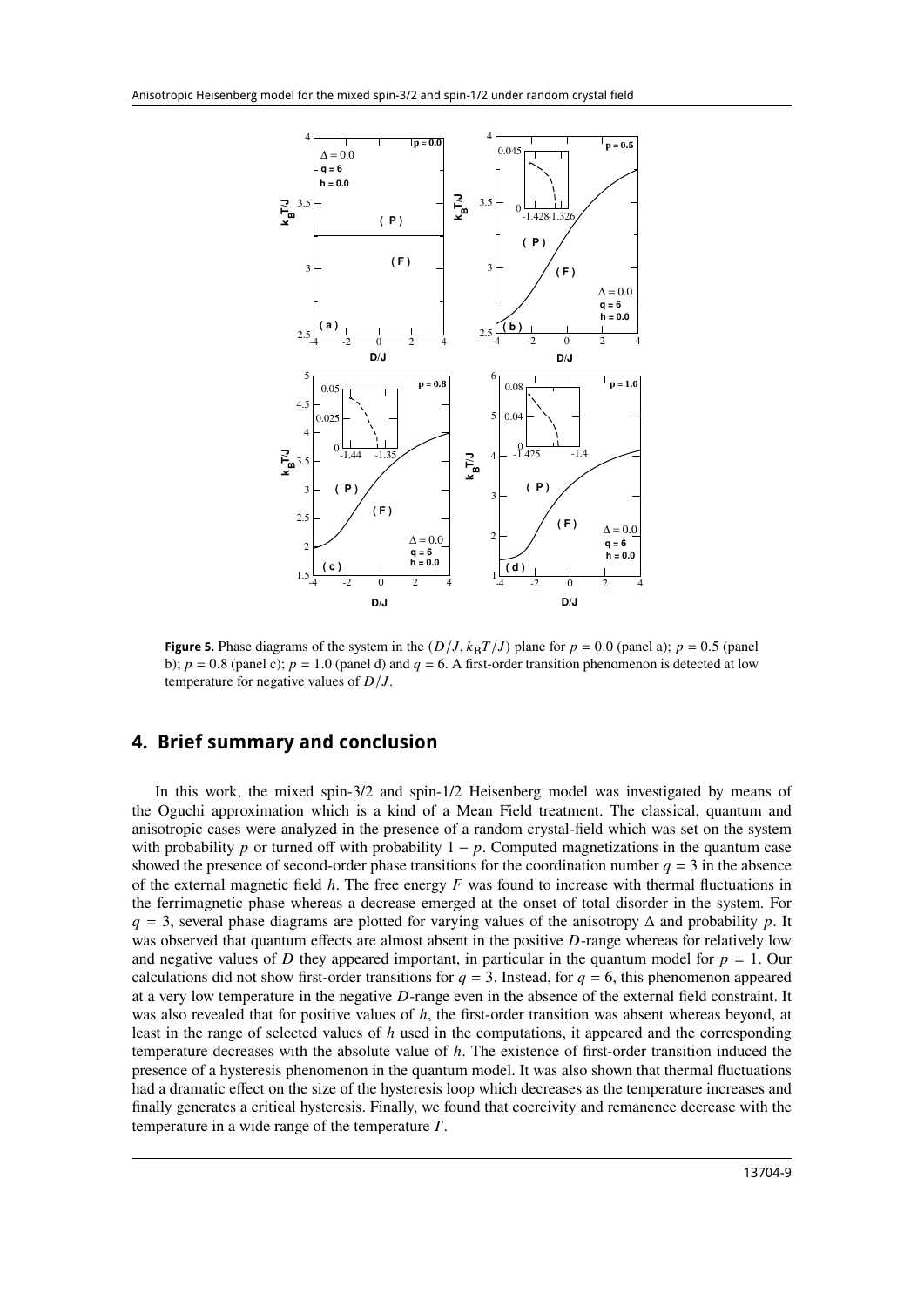

<span id="page-9-0"></span>**Figure 6.** The behaviors of the magnetization ( panels a,b) and the free energy ( panels c,d) as functions of the temperature  $T$ . In panel a, the effect of the crystal-field on the first-order transition is illustrated whereas panel b shows how the values of h displace this transition.



<span id="page-9-1"></span>**Figure 7.** Typical hysteresis behavior of the system as a function of the applied field h for selected values of the temperature  $\overline{T}$ .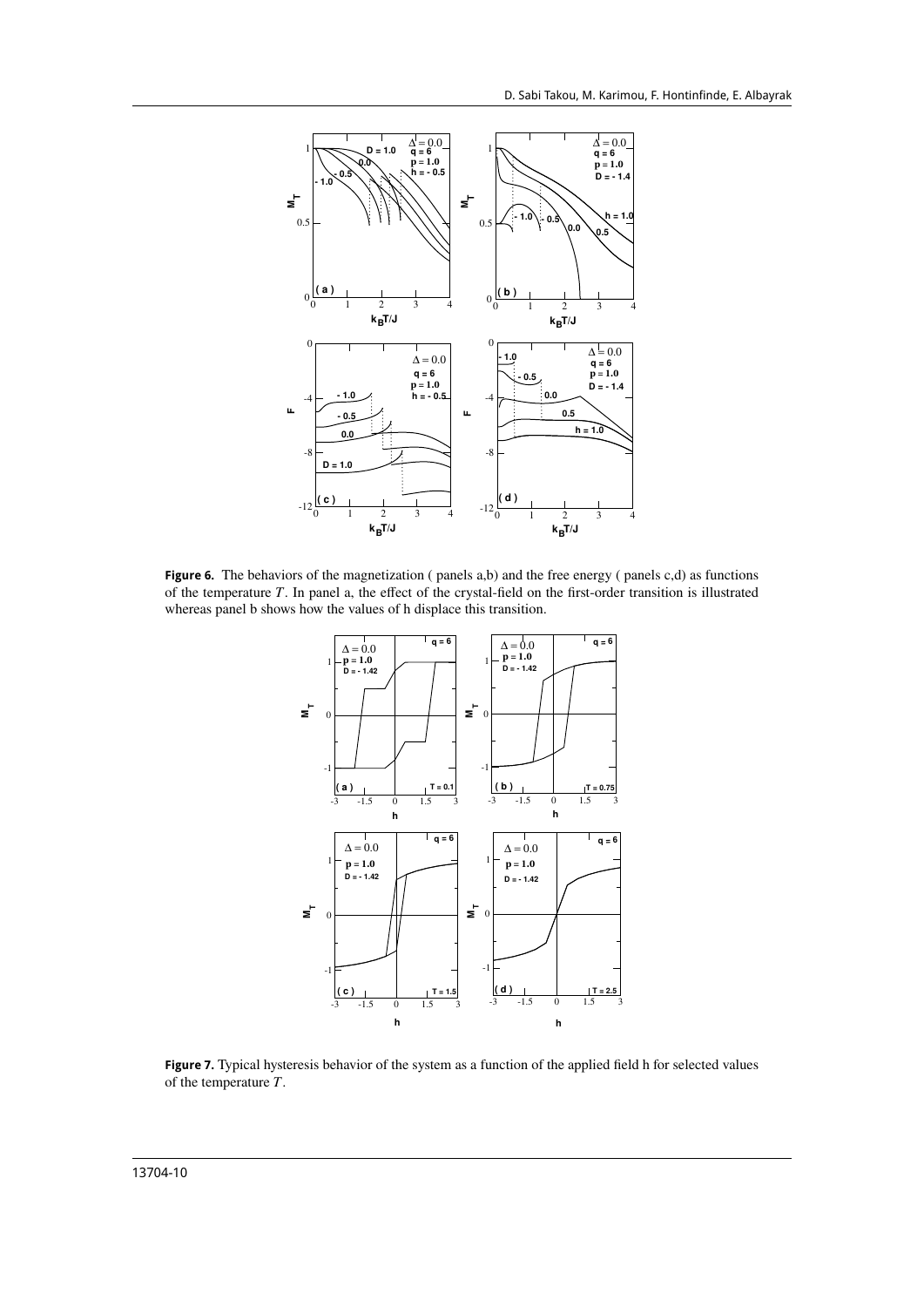

<span id="page-10-14"></span>**Figure 8.** The coercive field  $h_c$  (panel a) and the remanent magnetization (panel b) as functions of the temperature for selected values of the model parameters.

#### **References**

- <span id="page-10-0"></span>1. Ricardo de Sousa J., Lacerda F., Fittipaldi I.P., Physica A, 1998, **258**, 221–229, doi[:10.1016/S0378-4371\(97\)00537-2.](https://doi.org/10.1016/S0378-4371(97)00537-2)
- <span id="page-10-1"></span>2. Mert G., J. Magn. Magn. Mater., 2015, **394**, 126–129, doi[:10.1016/j.jmmm.2015.06.062.](https://doi.org/10.1016/j.jmmm.2015.06.062)
- <span id="page-10-2"></span>3. Bobák A., Pokorný V., Dely J., Physica A, 2009, **388**, 2157–2167, doi[:10.1016/j.physa.2009.02.017.](https://doi.org/10.1016/j.physa.2009.02.017)
- <span id="page-10-3"></span>4. Bobák A., Dely J., Žukovič M., Physica A, 2011, **390**, 1953–1960, doi[:10.1016/j.physa.2011.02.028.](https://doi.org/10.1016/j.physa.2011.02.028)
- <span id="page-10-4"></span>5. Bobák A., Pokorny V., Dely J., J. Phys. Conf. Ser., 2010, **200**, 022001, doi[:10.1088/1742-6596/200/2/022001.](https://doi.org/10.1088/1742-6596/200/2/022001)
- <span id="page-10-5"></span>6. Albayrak E., J. Supercond. Novel Magn., 2017, **30** 2555–2561, doi[:10.1007/s10948-017-4079-4.](https://doi.org/10.1007/s10948-017-4079-4)
- <span id="page-10-6"></span>7. Albayrak E., Physica A, 2017, **486**, 161–167, doi[:10.1016/j.physa.2017.05.042.](https://doi.org/10.1016/j.physa.2017.05.042)
- <span id="page-10-7"></span>8. Bobák A., Fecková Z., Žukovič M., J. Magn. Magn. Mater., 2011, **323**, 813–818,
- doi[:10.1016/j.jmmm.2010.11.003.](https://doi.org/10.1016/j.jmmm.2010.11.003)
- <span id="page-10-8"></span>9. Kaneyoshi T., Jaščur M., Tomczak P., J. Phys: Condens. Matter, 1992, **4**, L653–L658, doi[:10.1088/0953-8984/4/49/002.](https://doi.org/10.1088/0953-8984/4/49/002)
- <span id="page-10-9"></span>10. Kaneyoshi T., Physica A, 1995, **215**, 378–386, doi[:10.1016/0378-4371\(94\)00306-E.](https://doi.org/10.1016/0378-4371(94)00306-E)
- <span id="page-10-10"></span>11. Wei G.Z., Liang Y.Q., Zhang Q., Xin Z.H., J. Magn. Magn. Mater., 2004, **271**, 246–253, doi[:10.1016/j.jmmm.2003.09.043.](https://doi.org/10.1016/j.jmmm.2003.09.043)
- <span id="page-10-11"></span>12. Essaoudi I., Bärner K., Ainane A., Saber M., Physica A, 2007, **385**, 208–220, doi[:10.1016/j.physa.2007.06.037.](https://doi.org/10.1016/j.physa.2007.06.037)
- <span id="page-10-12"></span>13. Yigit A., Albayrak E., J. Magn. Magn. Mater., 2013, **329**, 125–128, doi[:10.1016/j.jmmm.2012.10.011.](https://doi.org/10.1016/j.jmmm.2012.10.011)
- <span id="page-10-13"></span>14. Jiang W., Wei G.Z., Du A., J. Magn. Magn. Mater., 2002, **250**, 49–56, doi[:10.1016/S0304-8853\(02\)00351-7.](https://doi.org/10.1016/S0304-8853(02)00351-7)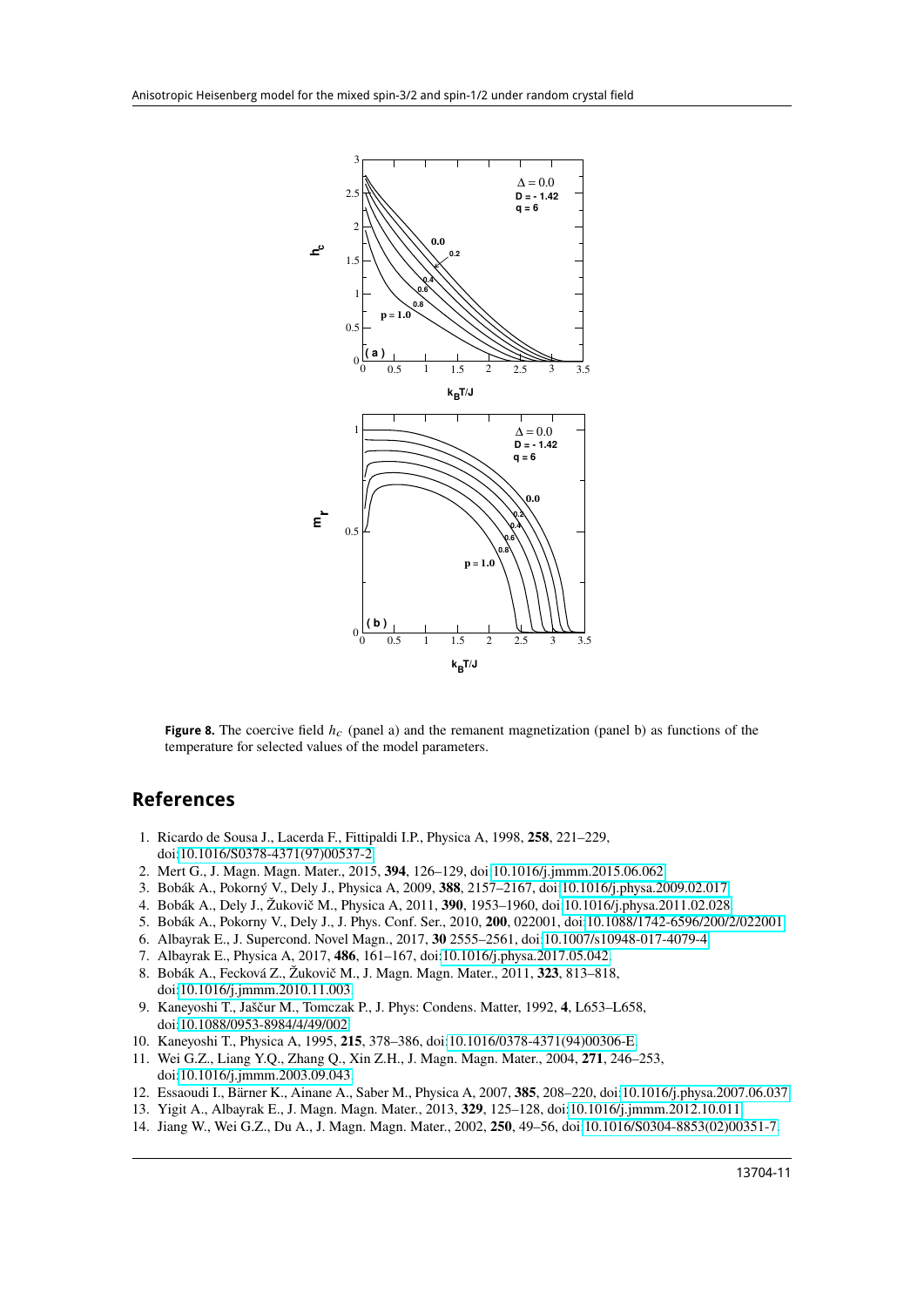- <span id="page-11-0"></span>15. Htoutou K., Ainane A., Saber M., J. Magn. Magn. Mater., 2004, **269**, 245–258, doi[:10.1016/j.jmmm.2003.07.002.](https://doi.org/10.1016/j.jmmm.2003.07.002)
- <span id="page-11-1"></span>16. Liang Y.Q., Wei G.Z., Zhang Q., Wei Q., Zang S.L., Chin. Phys., 2004, **13**, 2147, doi[:10.1088/1009-1963/13/12/030.](https://doi.org/10.1088/1009-1963/13/12/030)
- <span id="page-11-2"></span>17. Liang Y.Q., Wei G.Z., Song G.L., Phys. Status Solidi B, 2004, **241**, 1916, 1916–1922, doi[:10.1002/pssb.200301996.](https://doi.org/10.1002/pssb.200301996)
- <span id="page-11-3"></span>18. Kaneyoshi T., J. Magn. Magn. Mater., 1995, **151**, 45–53, doi[:10.1016/0304-8853\(95\)00403-3.](https://doi.org/10.1016/0304-8853(95)00403-3)
- <span id="page-11-4"></span>19. Bobák A., Jurčišin M., J. Magn. Magn. Mater., 1996, **163**, 292–298, doi[:10.1016/S0304-8853\(96\)00353-8.](https://doi.org/10.1016/S0304-8853(96)00353-8)
- <span id="page-11-5"></span>20. Liang Y.Q., Wei G.Z., Song G.L., Phys. Status Solidi B, 2008, **245**, 2586, doi[:10.1002/pssb.200844136.](https://doi.org/10.1002/pssb.200844136)
- <span id="page-11-6"></span>21. Benayad N., Dakhama A., Klümper A., Zittartz J., Z. Phys. B: Condens. Matter, 1996, **101**, 623–630, doi[:10.1007/s002570050255.](https://doi.org/10.1007/s002570050255)
- <span id="page-11-7"></span>22. Jiang W., Wei G.Z., Xin Z.H., Physica A, 2001, **293**, 455–464, doi[:10.1016/S0378-4371\(01\)00008-5.](https://doi.org/10.1016/S0378-4371(01)00008-5)
- <span id="page-11-8"></span>23. Bobák A., Horváth D., Phys. Status Solidi B, 1999, **213**, 459, doi[:10.1002/\(SICI\)1521-3951\(199906\)213:2<459::AID-PSSB459>3.0.CO;2-0.](https://doi.org/10.1002/(SICI)1521-3951(199906)213:2%3C459::AID-PSSB459%3E3.0.CO;2-0)
- <span id="page-11-9"></span>24. Buendia G.M., Cardano R., Phys. Rev. B, 1999, **59**, 6784, doi[:10.1103/PhysRevB.59.6784.](https://doi.org/10.1103/PhysRevB.59.6784)
- <span id="page-11-10"></span>25. Albayrak E., Alçı A., Physica A, 2005, **345**, 48–60, doi[:10.1016/j.physa.2004.04.134.](https://doi.org/10.1016/j.physa.2004.04.134)
- <span id="page-11-11"></span>26. Strečka J., Čanová L., Condens. Matter Phys., 2006, **9**, 179, doi[:10.5488/CMP.9.1.179.](https://doi.org/10.5488/CMP.9.1.179)
- <span id="page-11-12"></span>27. Jaščur M., Strečka J., Physica A, 2005, **358**, 393, doi[:10.1016/j.physa.2005.07.010.](https://doi.org/10.1016/j.physa.2005.07.010)
- <span id="page-11-13"></span>28. Zhang X., Kong X.M., Physica A, 2006, **369**, 589–598, doi[:10.1016/j.physa.2006.02.014.](https://doi.org/10.1016/j.physa.2006.02.014)
- <span id="page-11-14"></span>29. Strečka J., Phys. Status Solidi B, 2006, **243**, 708, doi[:10.1002/pssb.200642018.](https://doi.org/10.1002/pssb.200642018)
- <span id="page-11-15"></span>30. Kiššova J., Strečka J., Acta Phys. Pol. A, 2008, **113**, 445–448, doi[:10.12693/APhysPolA.113.445.](https://doi.org/10.12693/APhysPolA.113.445)
- <span id="page-11-16"></span>31. Bahmad L., Benayad M.R., Benyoussef A., El Kenz A., Acta Phys. Pol. A, 2011, **119**, 740–746, doi[:10.12693/APhysPolA.119.740.](https://doi.org/10.12693/APhysPolA.119.740)
- <span id="page-11-17"></span>32. Albayrak E., Chin. Phys. B, 2012, **21**, 067501, doi[:10.1088/1674-1056/21/2/020511.](https://doi.org/10.1088/1674-1056/21/2/020511)
- <span id="page-11-18"></span>33. Albayrak E., Bulut T., J. Magn. Magn. Mater., 2007, **316**, 81–89, doi[:10.1016/j.jmmm.2007.03.202.](https://doi.org/10.1016/j.jmmm.2007.03.202)
- <span id="page-11-19"></span>34. Albayrak E., Physica B, 2016, **494**, 91–95, doi[:10.1016/j.physb.2016.04.028.](https://doi.org/10.1016/j.physb.2016.04.028)
- <span id="page-11-20"></span>35. Mert G., J. Magn. Magn. Mater., 2015, **394**, 126–129, doi[:10.1016/j.jmmm.2015.06.062.](https://doi.org/10.1016/j.jmmm.2015.06.062)
- <span id="page-11-21"></span>36. Dakhama A., Azhari M., Benayad N., J. Phys. Commun., 2018, **2**, 065011, doi[:10.1088/2399-6528/aacbbe.](https://doi.org/10.1088/2399-6528/aacbbe)
- <span id="page-11-22"></span>37. Karimou M., Yessoufou R.A., Ngantso G.D., Hontinfinde F., Benyoussef A., J. Supercond. Novel Magn., 2019, **32**, 1769–1779, doi[:10.1007/s10948-018-4876-4.](https://doi.org/10.1007/s10948-018-4876-4)
- <span id="page-11-23"></span>38. Bati M., Ertaş M., J. Supercond. Novel Magn., 2016, **29**, 2835–2841, doi[:10.1007/s10948-016-3620-1.](https://doi.org/10.1007/s10948-016-3620-1)